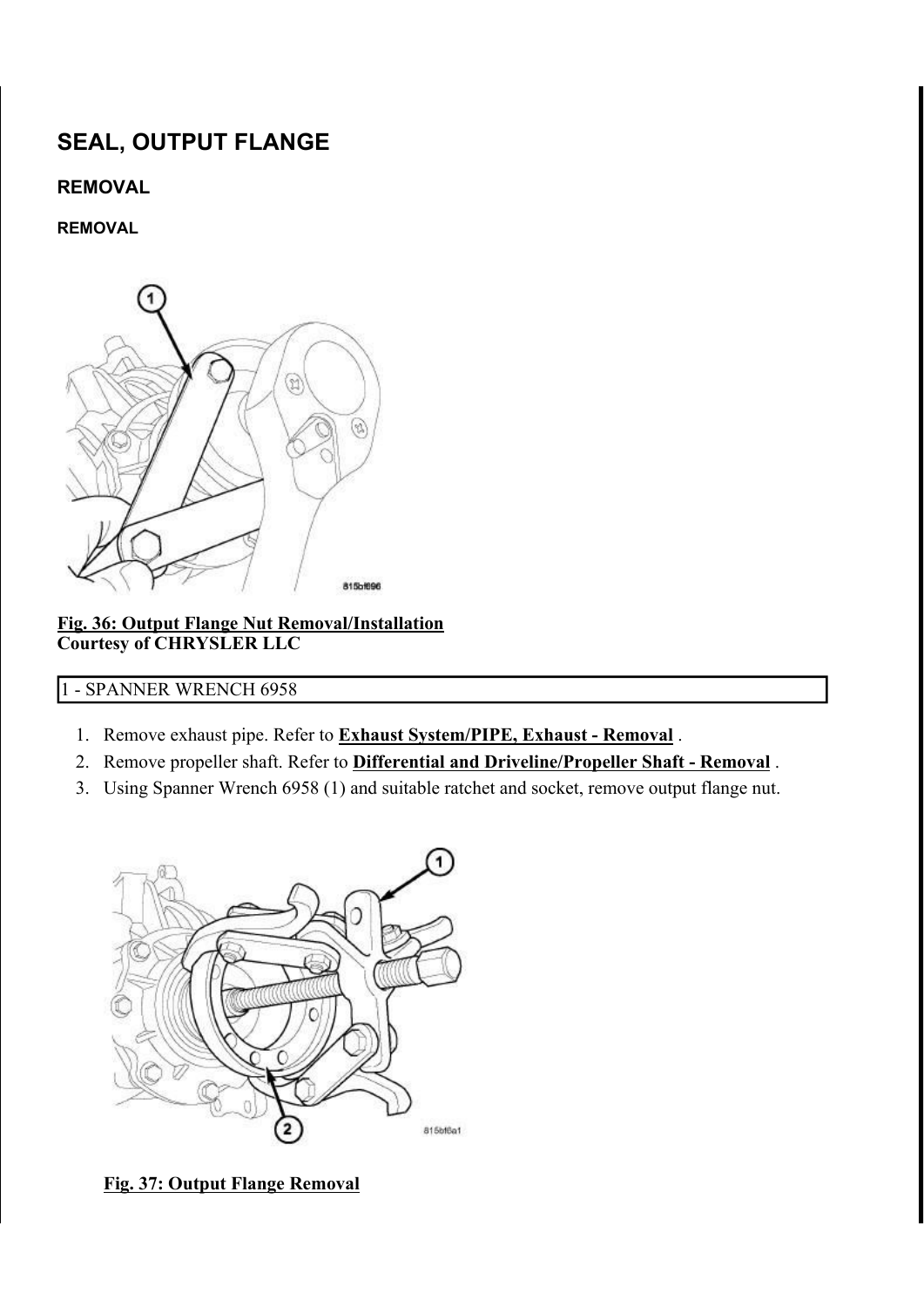# Courtesy of CHRYSLER LLC

1 - PULLER 1026 2 - OUTPUT FLANGE

- 4. Install Puller 1026 (1) and remove PTU output flange (2).
- 5. Using suitable screwdriver, remove seal and discard.

# INSTALLATION

#### INSTALLATION



## Fig. 38: Output Flange Seal Installation Courtesy of CHRYSLER LLC

| 1 - INSTALLER 9684 |  |  |
|--------------------|--|--|
| 2 - HANDLE C-4171  |  |  |

1. Using Installer 9684 (1) and Handle C-4171(2), install new PTU output flange seal.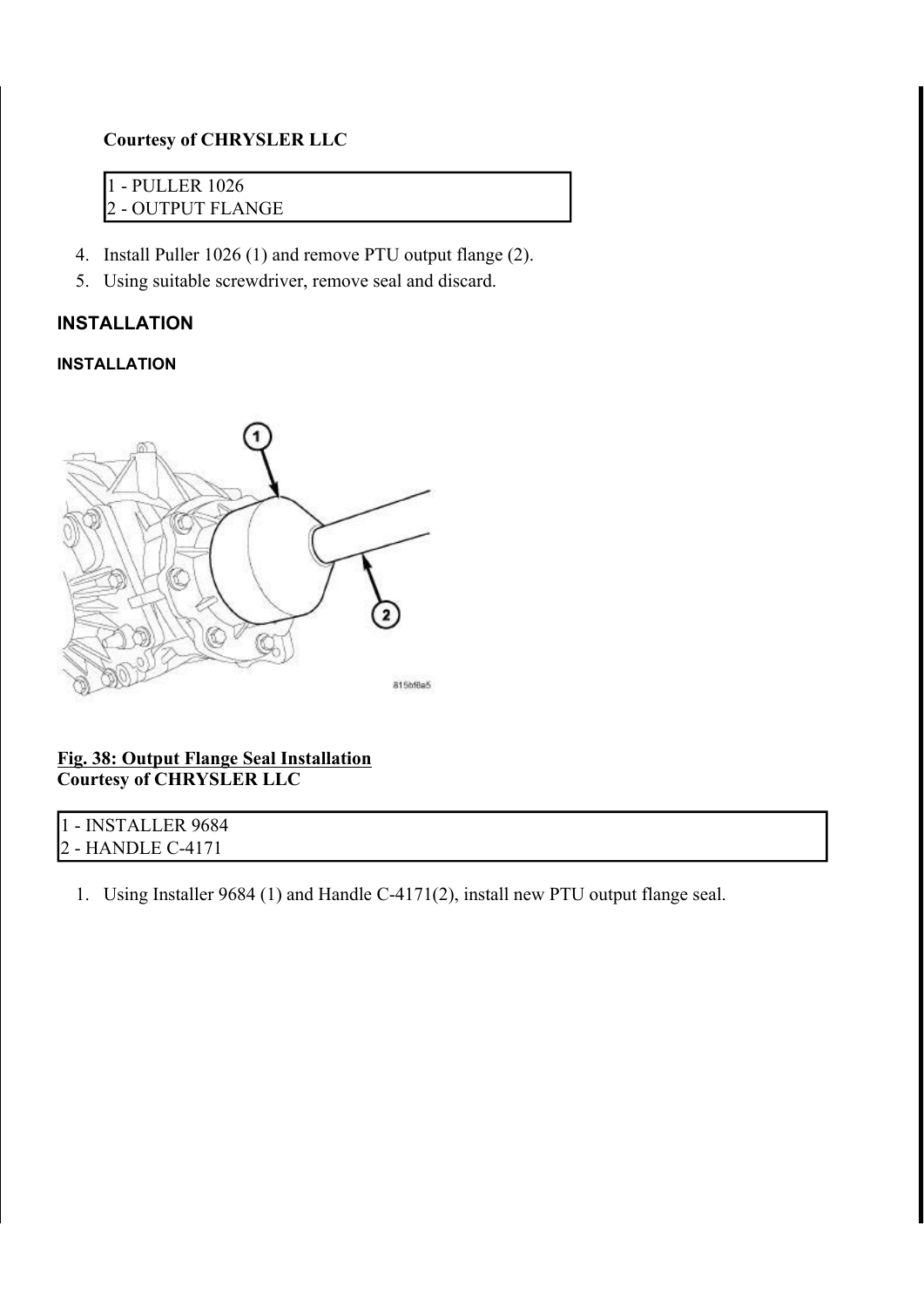

Fig. 39: Output Flange Installation Courtesy of CHRYSLER LLC

- 2 INSTALLER 9321
- 3 OUTPUT FLANGE
- 2. Using Installer 9321 (2) and Handle C-4171 ,(1) install output flange (3). Lightly tap on flange until sufficient threads are exposed to start flange nut by hand.



Fig. 40: Output Flange Nut Removal/Installation Courtesy of CHRYSLER LLC

1 - SPANNER WRENCH 6958

3. Using Spanner Wrench 6958 (1), install and torque output flange nut to 102 N.m (75 ft. lbs.) torque.